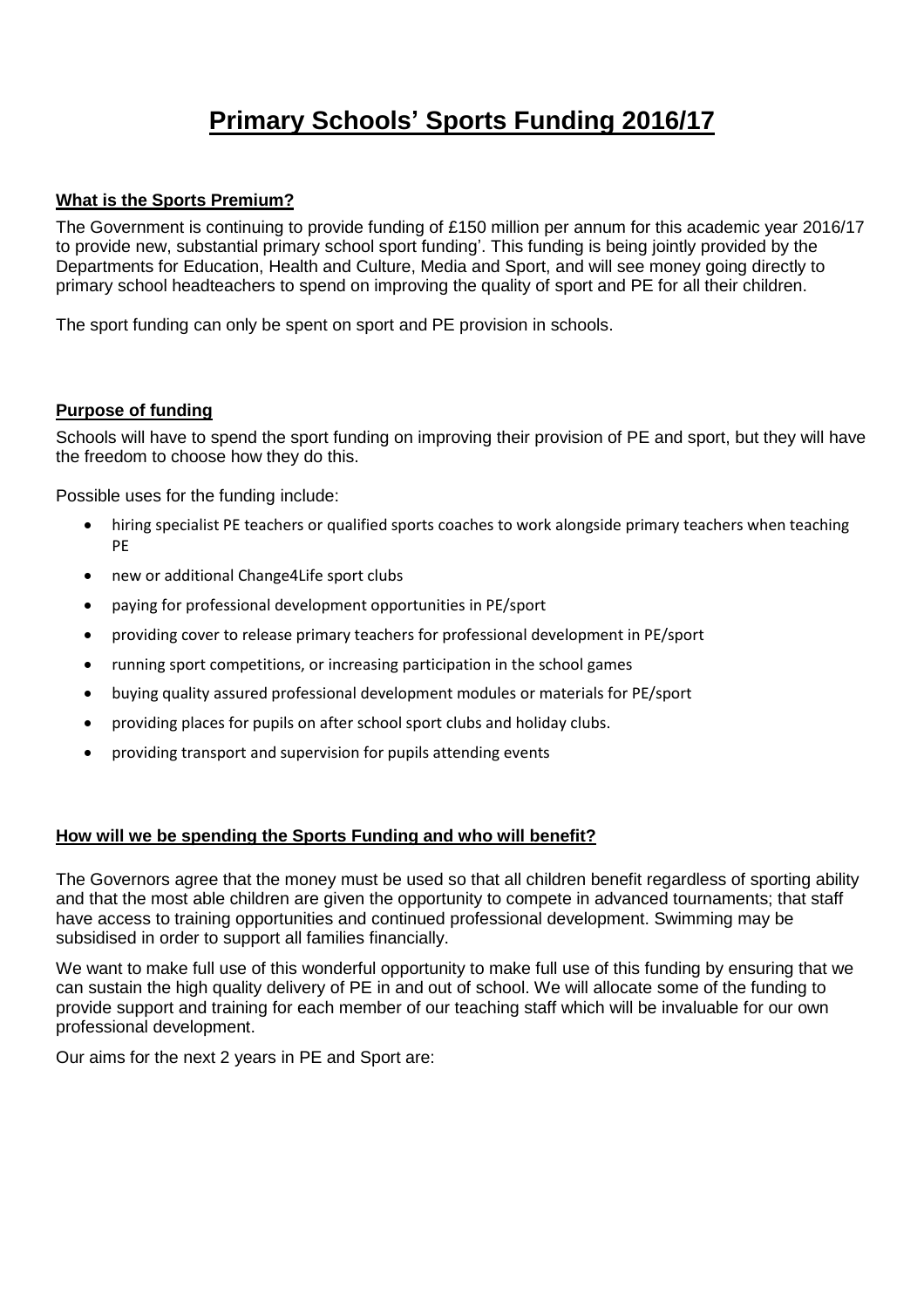## **After school sport clubs**

At Saxton, we endeavour to offer a variety of after school clubs. We will be using the Sports Funding to expand our PE resources for use at these clubs. We are constantly approached by coaching companies and we hope to be able to subsidise their costs to offer more after school sporting opportunities in the summer term.

## **Increasing participation in school sport and healthy lifestyles**

At Saxton we endeavour to promote a healthy lifestyle. The Sports Funding will provide opportunities for all pupils to see the benefits of this. Plans for Healthy Eating weeks, Health Workshops, hiring of Specialists to lead assemblies and talk about their line of work as well as improving on the existing resources in school. PE resources constantly need replacing and this new funding will allow us to invest in better quality equipment that will last as well as adding new items, for example, gymnastic wedges and mats, all types of balls, parachutes, rackets and nets.

We are luckily enough to have had the playground resurfaced so we are looking at the installation of playground markings and to further expand on the play equipment for the children to enjoy.

At Saxton CE Primary School, the children love to be active in the playground and enjoy playing with equipment with their friends. This equipment needs constant renewal and again the new funding is a fantastic opportunity to buy new things and replace the old favourites that the children love like footballs and skipping ropes.

On a separate attachment is a list of planned events for this academic year.

## **Providing opportunities for children to compete**

In partnership with Sherburn High School and the cluster of primary schools within our cluster, the Sports Funding will pay for the services of a school sports coordinator. Their role will be to arrange tournaments and fixtures between the cluster primaries, whilst offering exit routes for our more gifted children, allowing them to compete against other children at a higher level. We feel it is important that children who are more able in sport are given the chance to participate against others of a similar ability and potential.

**In the year 2015/16 over 70% pupils represented our school at a competitive sporting event. 100% of pupils took part in at least one intra school sporting competition!**

Stacey Howard has been into school to train up our Y5 & Y6 pupils to become Sports Crew leaders. **The selected pupils will arrange intra school competitions and challenges. There will be many roles within the crew including, researchers to carry out surveys, promoters to advertise events and organisers to run the competitions.**

## **Providing Training Opportunities for Staff**

Total Sports, a primary school PE group of specialists come into school to work alongside / train teachers on a weekly basis.

The coaches are well qualified and are trained to understand teaching as well as coaching skills. They are able to deliver lessons that meet outcomes and objectives showing pupils' progression throughout each lesson and over time.

Teachers will learn new techniques and skills to teach the pupils.